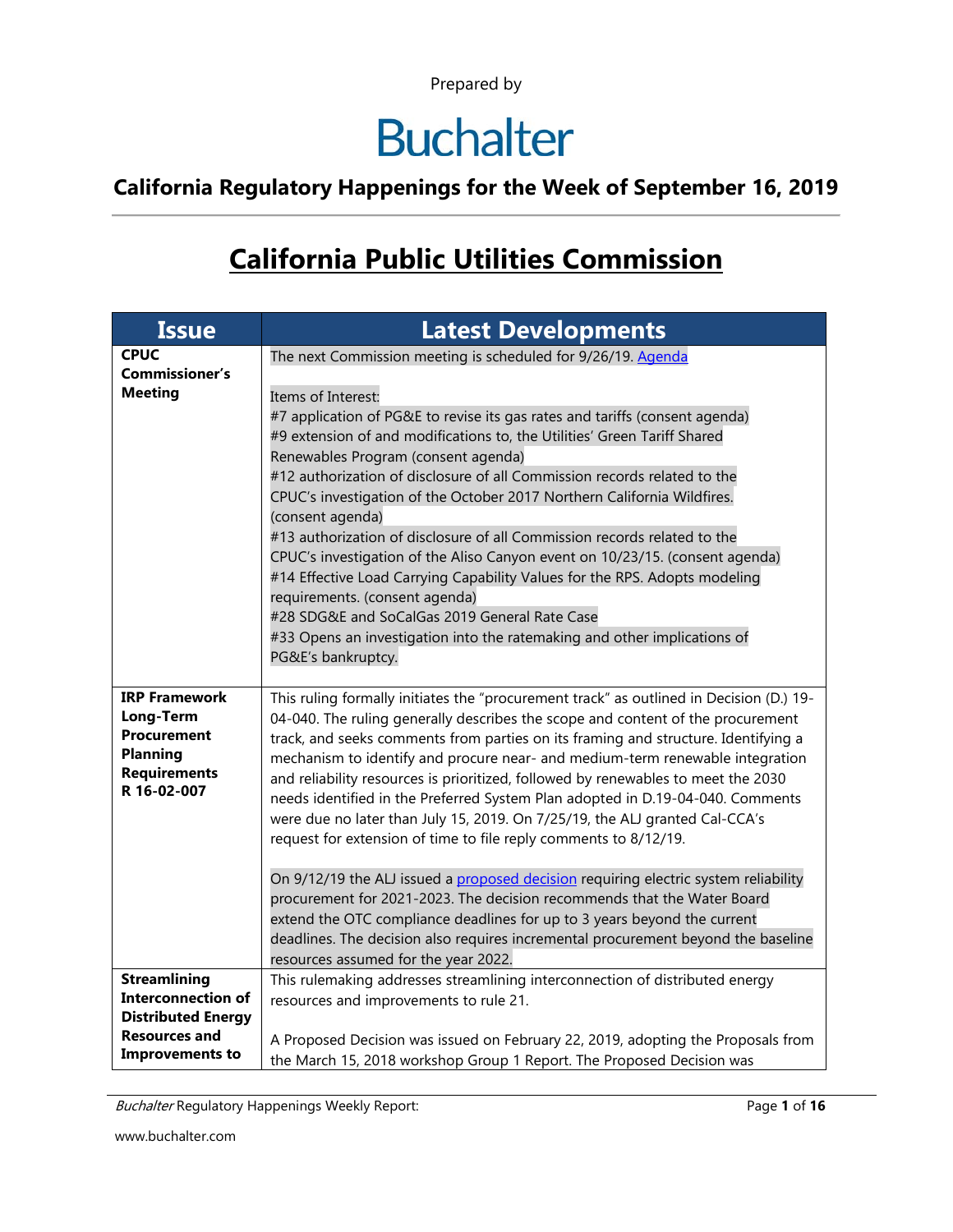# **Buchalter**

| Rule 21 (R17-07-<br>007)                                                                                                                                              | approved at the Commission's Meeting March 28, 2019. Status reports from<br>working groups have been filed.<br>THE CALIFORNIA ENERGY STORAGE ALLIANCE filed a motion to establish a sub-<br>group and schedule a joint workshop with R18-12-006 to introduce proposal on<br>mobile inverter technical requirements for Rule 21 interconnection.<br>On 8/23/19, a Joint ALJ ruling establishing a subgroup and schedule to develop a<br>proposal on mobile inverter technical requirements for Rule 21 was issued. A<br>workshop is scheduled for 12/17/19.                                                                                                                                                                                                                                                                                                                                                                                                                                                                    |
|-----------------------------------------------------------------------------------------------------------------------------------------------------------------------|-------------------------------------------------------------------------------------------------------------------------------------------------------------------------------------------------------------------------------------------------------------------------------------------------------------------------------------------------------------------------------------------------------------------------------------------------------------------------------------------------------------------------------------------------------------------------------------------------------------------------------------------------------------------------------------------------------------------------------------------------------------------------------------------------------------------------------------------------------------------------------------------------------------------------------------------------------------------------------------------------------------------------------|
|                                                                                                                                                                       |                                                                                                                                                                                                                                                                                                                                                                                                                                                                                                                                                                                                                                                                                                                                                                                                                                                                                                                                                                                                                               |
| <b>Resource</b><br>Adequacy,<br><b>Consider Program</b><br><b>Refinements and</b>                                                                                     | On 9/28/17 the commission opened a rulemaking to oversee the resource<br>adequacy program, consider program refinements and establish annual local and<br>flexible procurement obligations for the 2019 and 2020 compliance years.                                                                                                                                                                                                                                                                                                                                                                                                                                                                                                                                                                                                                                                                                                                                                                                            |
| <b>Establish Annual</b><br><b>Local and Flexible</b><br><b>Procurement</b><br><b>Obligations for</b><br>the 2019 and 2020<br><b>Compliance Years.</b><br>(R17-09-020) | On 1/18/18 the Assigned Commissioner and ALJ issued a scoping memo and ruling.<br>The proceedings will be divided into three separate tracks. Track 1 will consider<br>system, local and flexible capacity requirements for the next year as well as time-<br>sensitive refinements to the Commission's RA program. Track 2 will address less<br>time sensitive topics, including adoption of multi-year local RA requirements and<br>refinements to local area rules and RA program. Track 3 will consider the 2020<br>program year requirement and may revisit RA counting rules for weather-sensitive<br>and local demand response resources.                                                                                                                                                                                                                                                                                                                                                                              |
|                                                                                                                                                                       | Decision 19-02-022 was adopted on February 21, 2019, "Decision Refining the<br>Resource Adequacy Program." The Decision states: "The Commission does not find<br>a viable central buyer at this time and thus delays the designation of a central buyer<br>in this decision. The Commission continues to find that a central buyer structure, as<br>outlined in the Track 1 decision, is the appropriate structure to implement multi-<br>year local RA requirements. In the interim, the Commission directs parties to<br>undertake a series of workshops to develop workable central buyer proposals. The<br>Commission intends to issue a decision in the fourth quarter of 2019 that addresses<br>the central buyer designation" as well as the implementation details for a central<br>procurement structure. The Commission did decide to adopt a minimum three-year<br>forward multi-year RA requirement.<br>Topics to be addressed in Track 3 were identified in the Amended Scoping Plan<br>issued January 29, 2019: |
|                                                                                                                                                                       | http://docs.cpuc.ca.gov/PublishedDocs/Efile/G000/M262/K405/262405974.PDF and<br>a decision on track 3 is scheduled for May, 2019.                                                                                                                                                                                                                                                                                                                                                                                                                                                                                                                                                                                                                                                                                                                                                                                                                                                                                             |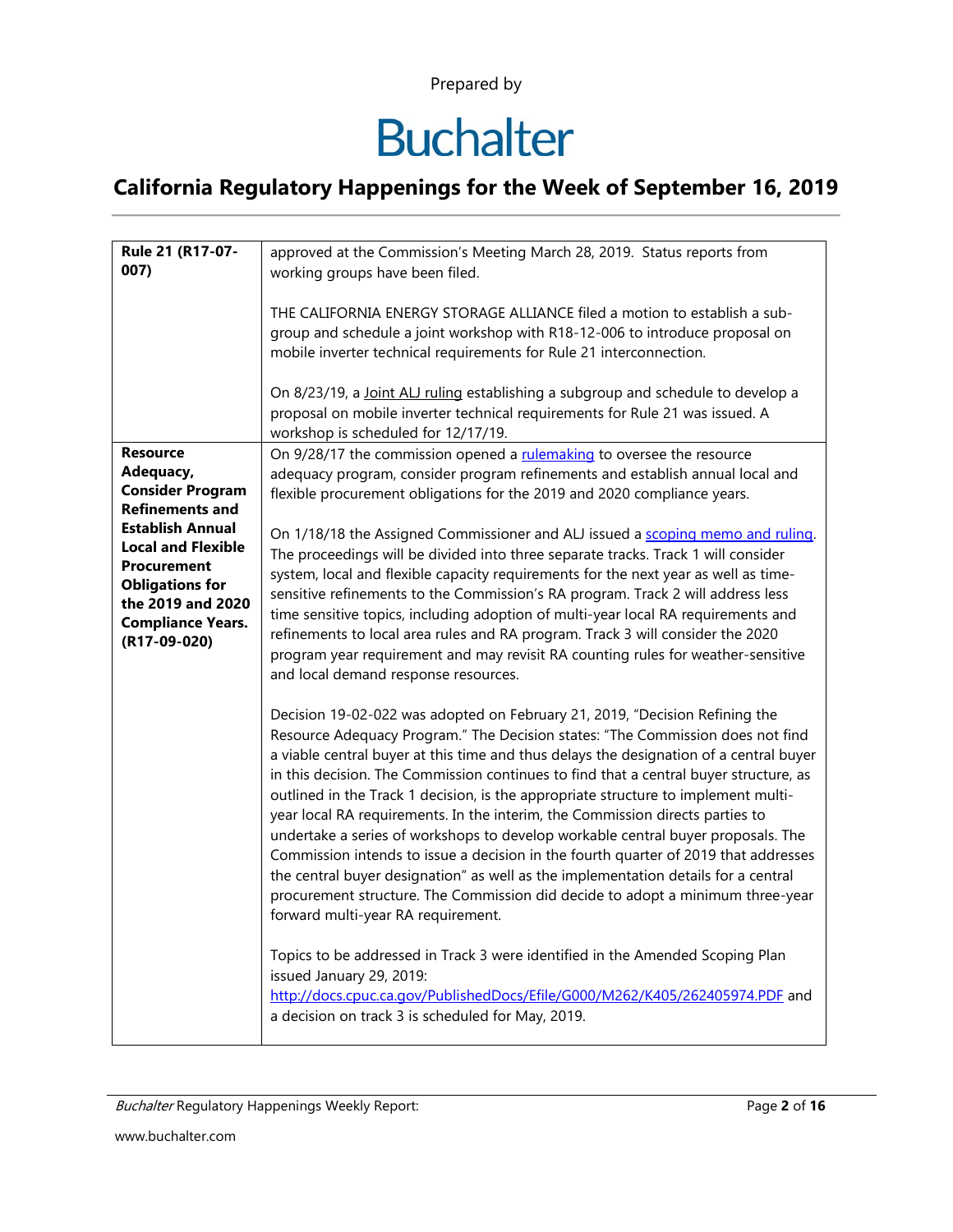# **Buchalter**

### **California Regulatory Happenings for the Week of September 16, 2019**

|                                                                                                                                                      | A Proposed Decision Adopting Local Capacity Obligations for 2020-2022, Adopting<br>Flexible Capacity Obligations for 2020, and Refining the Resource Adequacy<br>Program was adopted on June 27, 2019.                                                                                                                                                                                                                                                                                                                                                                                                             |
|------------------------------------------------------------------------------------------------------------------------------------------------------|--------------------------------------------------------------------------------------------------------------------------------------------------------------------------------------------------------------------------------------------------------------------------------------------------------------------------------------------------------------------------------------------------------------------------------------------------------------------------------------------------------------------------------------------------------------------------------------------------------------------|
|                                                                                                                                                      | On 7/2/19 the ALJ issued a proposed decision denying the petition for modification<br>of Shell Energy North America. Opening comments were due by 7/22/19. A final<br>decision denying the petition was adopted on 8/8/19.                                                                                                                                                                                                                                                                                                                                                                                         |
|                                                                                                                                                      | On 7/3/19 the Assigned Commissioner issued a ruling seeking comment on<br>clarification to resource adequacy import rules. Responses to the questions were<br>due by 7/19/19. Reply comments were due by 7/26/19.                                                                                                                                                                                                                                                                                                                                                                                                  |
|                                                                                                                                                      | Comments on informal workshop reports filed with the Commission were due by<br>8/2/19. Reply comments were due by 8/9/19. On 8/9/19 the California Community<br>Choice Association, Calpine Corporation, the Independent Energy Producers<br>Association, Middle River Power, NRG Energy, SDG&E, Shell Energy North America,<br>Sunrun, and the Western Power Trading Forum submitted a notice of a settlement<br>conference that was held on 8/20/19 at the CAISO. The Joint Motion for adoption<br>of a settlement agreement for a residual central procurement entity structure for RA<br>was filed on 8/30/19. |
|                                                                                                                                                      | On 9/3/19 the assigned Commissioner issued a ruling on the Energy Division's RA<br>State of the Market Report.                                                                                                                                                                                                                                                                                                                                                                                                                                                                                                     |
|                                                                                                                                                      | On 9/6/19 the ALJ issued a proposed decision clarifying the requirements<br>governing the use of energy imported into California to meet RA requirements, as<br>set forth in D.04-10-035 and D.05-10-042.                                                                                                                                                                                                                                                                                                                                                                                                          |
|                                                                                                                                                      | On 9/11/19 PG&E filed a petition for modification of D.19-02-022. The Track 2<br>decision ordered disaggregation of the PG&E Other local capacity area for local RA<br>compliance purposes. This petition request modifications to this requirement.                                                                                                                                                                                                                                                                                                                                                               |
| <b>Successor to</b><br><b>Existing Net</b><br><b>Energy Metering</b><br><b>Tariffs pursuant to</b><br><b>PUC Section</b><br>2827.1 (R.14-07-<br>002) | On March 8, 2019, a Ruling Regarding Enhanced Consumer Protections for<br>Net Energy Metering Customers was filed. It proposed additional consumer<br>protection rules for net-energy metering customers and suggested that the<br>Commission might assert authority over third-party solar providers.<br>On March 26, 2019, a Decision was issued<br>http://docs.cpuc.ca.gov/PublishedDocs/Efile/G000/M277/K012/277012630.PDF on<br>an application for rehearing over how best to interpret Decision 16-01-044                                                                                                    |
|                                                                                                                                                      | regarding assessment of nonbypassable charges under net energy metering<br>successor tariffs. The decision clarifies the determination in Resolution E-4792 that<br>nonbypassable charges shall be assessed on the net kilowatt-hours consumed in                                                                                                                                                                                                                                                                                                                                                                  |

Buchalter Regulatory Happenings Weekly Report: Page 3 of **16**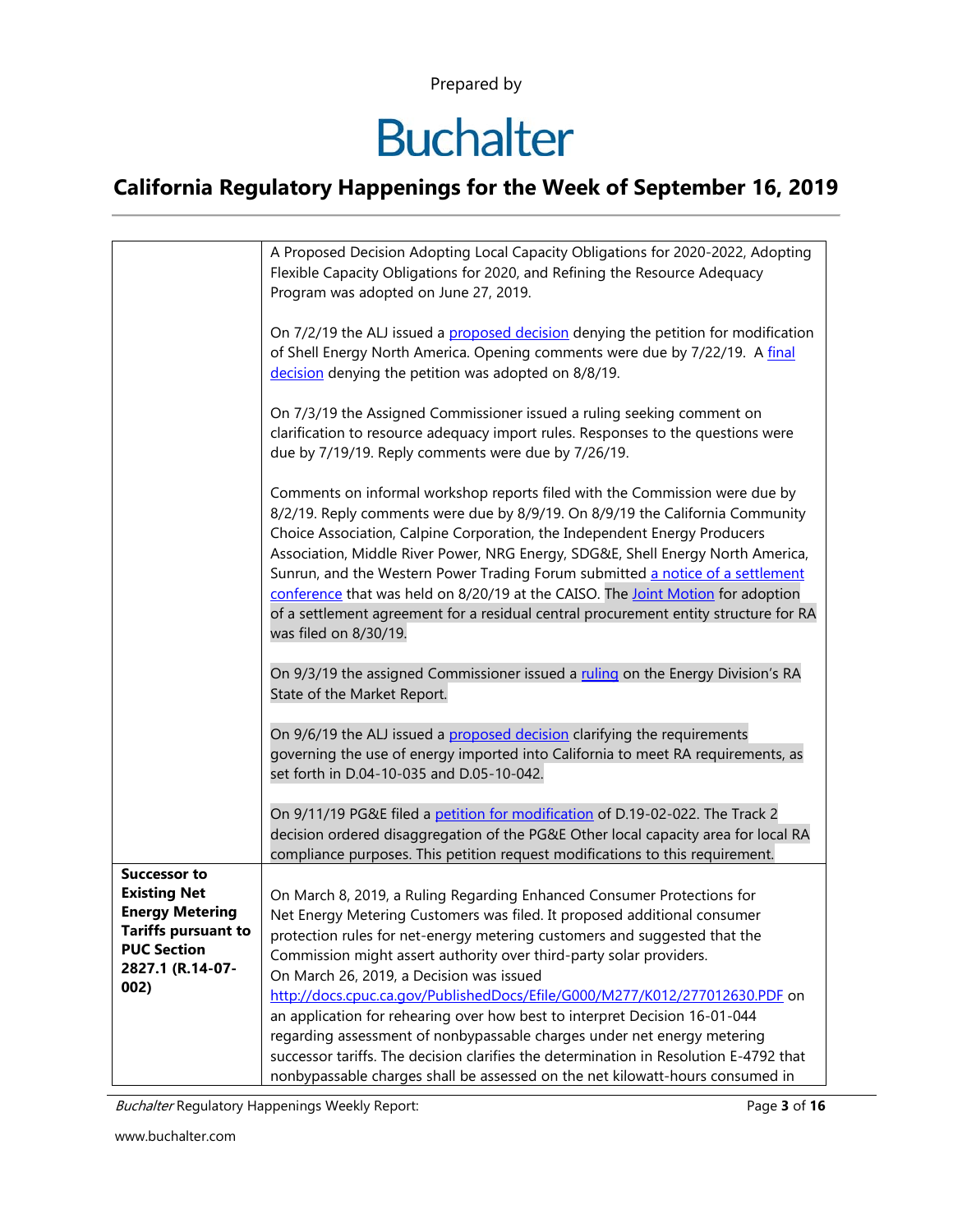# **Buchalter**

### **California Regulatory Happenings for the Week of September 16, 2019**

|                                                  | each metered interval, and not on the basis of instantaneous netting, under the net<br>energy metering successor tariff. The Decision (19-04-019) was adopted on April 25,<br>2019.                                                                                                                                                                                                                                 |
|--------------------------------------------------|---------------------------------------------------------------------------------------------------------------------------------------------------------------------------------------------------------------------------------------------------------------------------------------------------------------------------------------------------------------------------------------------------------------------|
|                                                  | On 6/28/19 the Assigned Commissioner issued a sixth amended scoping memo and<br>ruling. The issues in the fifth amended scoping memo remain with the scope of the<br>proceeding. The highest priority issues for the remainder of the proceeding include<br>consumer protection and resolution of outstanding petitions for modification. The<br>ruling sets a deadline of 7/1/20 for completion of the proceeding. |
|                                                  | On 8/15/19 a prehearing conference was held. Transcript                                                                                                                                                                                                                                                                                                                                                             |
| <b>Continued</b>                                 | On 7/26/18 the Commission opened the rulemaking. The rulemaking is intended to                                                                                                                                                                                                                                                                                                                                      |
| <b>Implementation of</b>                         | consider adoption of a new standard offer contract that will be available to any                                                                                                                                                                                                                                                                                                                                    |
| the Public Utility                               | Qualifying Facility of 20 MW or less seeking to sell electricity to a Commission-                                                                                                                                                                                                                                                                                                                                   |
| <b>Regulatory</b>                                | jurisdictional utility pursuant to PURPA. The rulemaking will also consider adoption                                                                                                                                                                                                                                                                                                                                |
| <b>Policies Act and</b>                          | of a price to be paid at the time of delivery where a QF has opted to sell as-                                                                                                                                                                                                                                                                                                                                      |
| <b>Related Matters</b>                           | available energy to the utility without a contract.                                                                                                                                                                                                                                                                                                                                                                 |
| $(R.18-07-017)$                                  |                                                                                                                                                                                                                                                                                                                                                                                                                     |
|                                                  | A Scoping Memo and Ruling was issued on November 2, 2018.                                                                                                                                                                                                                                                                                                                                                           |
|                                                  | http://docs.cpuc.ca.gov/PublishedDocs/Efile/G000/M236/K009/236009738.PDF                                                                                                                                                                                                                                                                                                                                            |
| <b>Power Charge</b>                              | D1810019 was adopted on October 11, 2018, to address concerns that the existing                                                                                                                                                                                                                                                                                                                                     |
| <b>Indifference</b>                              | cost allocation and recovery mechanism does not prevent cost shifting between                                                                                                                                                                                                                                                                                                                                       |
| <b>Adjustment:</b>                               | different groups of customers, contrary to statutes that (1) authorized customers to                                                                                                                                                                                                                                                                                                                                |
| <b>Order Instituting</b><br><b>Rulemaking to</b> | engage in direct access transactions for electricity and (2) provided for formation of                                                                                                                                                                                                                                                                                                                              |
| Review, Revise,                                  | CCAs. The Commission adopted revised inputs to the market price benchmark                                                                                                                                                                                                                                                                                                                                           |
| and Consider                                     | (MPB) that is used to calculate the Power Charge Indifference Adjustment (PCIA),                                                                                                                                                                                                                                                                                                                                    |
| <b>Alternatives to the</b>                       | the rate intended to equalize cost sharing between departing load and bundled                                                                                                                                                                                                                                                                                                                                       |
| <b>Power Charge</b>                              | load. The revised methodology will be used to calculate the PCIA that took effect as                                                                                                                                                                                                                                                                                                                                |
| <b>Indifference</b>                              | of January 1, 2019. A second phase was initiated to enable parties to continue                                                                                                                                                                                                                                                                                                                                      |
| <b>Adjustment</b>                                | working together to develop longer-term solutions and to consider the                                                                                                                                                                                                                                                                                                                                               |
| (R17-06-026)                                     | development and implementation of a comprehensive solution to the issue of                                                                                                                                                                                                                                                                                                                                          |
|                                                  | excess resources in utility portfolios. Requests for rehearing were filed by many                                                                                                                                                                                                                                                                                                                                   |
|                                                  | parties, including Buchalter on behalf of the California Community Choice                                                                                                                                                                                                                                                                                                                                           |
|                                                  | Association. The Phase 2 Scoping Ruling was issued 2/1/19.<br>http://docs.cpuc.ca.gov/PublishedDocs/Efile/G000/M263/K449/263449702.PDF                                                                                                                                                                                                                                                                              |
|                                                  |                                                                                                                                                                                                                                                                                                                                                                                                                     |
|                                                  | On 7/1/19 the California Community Choice Association and PG&E filed a joint                                                                                                                                                                                                                                                                                                                                        |
|                                                  | motion to amend the scoping memo. The parties requested additional comment                                                                                                                                                                                                                                                                                                                                          |
|                                                  | opportunity and extension of time to request evidentiary hearings related to                                                                                                                                                                                                                                                                                                                                        |
|                                                  | Working Group One, Issues 8-12 Final Report. On 7/9/19 the ALJ issued a ruling                                                                                                                                                                                                                                                                                                                                      |
|                                                  | modifying the procedural schedule from the scoping memo to allow for additional                                                                                                                                                                                                                                                                                                                                     |
|                                                  | comment opportunities.                                                                                                                                                                                                                                                                                                                                                                                              |

Buchalter Regulatory Happenings Weekly Report: Page 4 of **16** Page 4 of **16**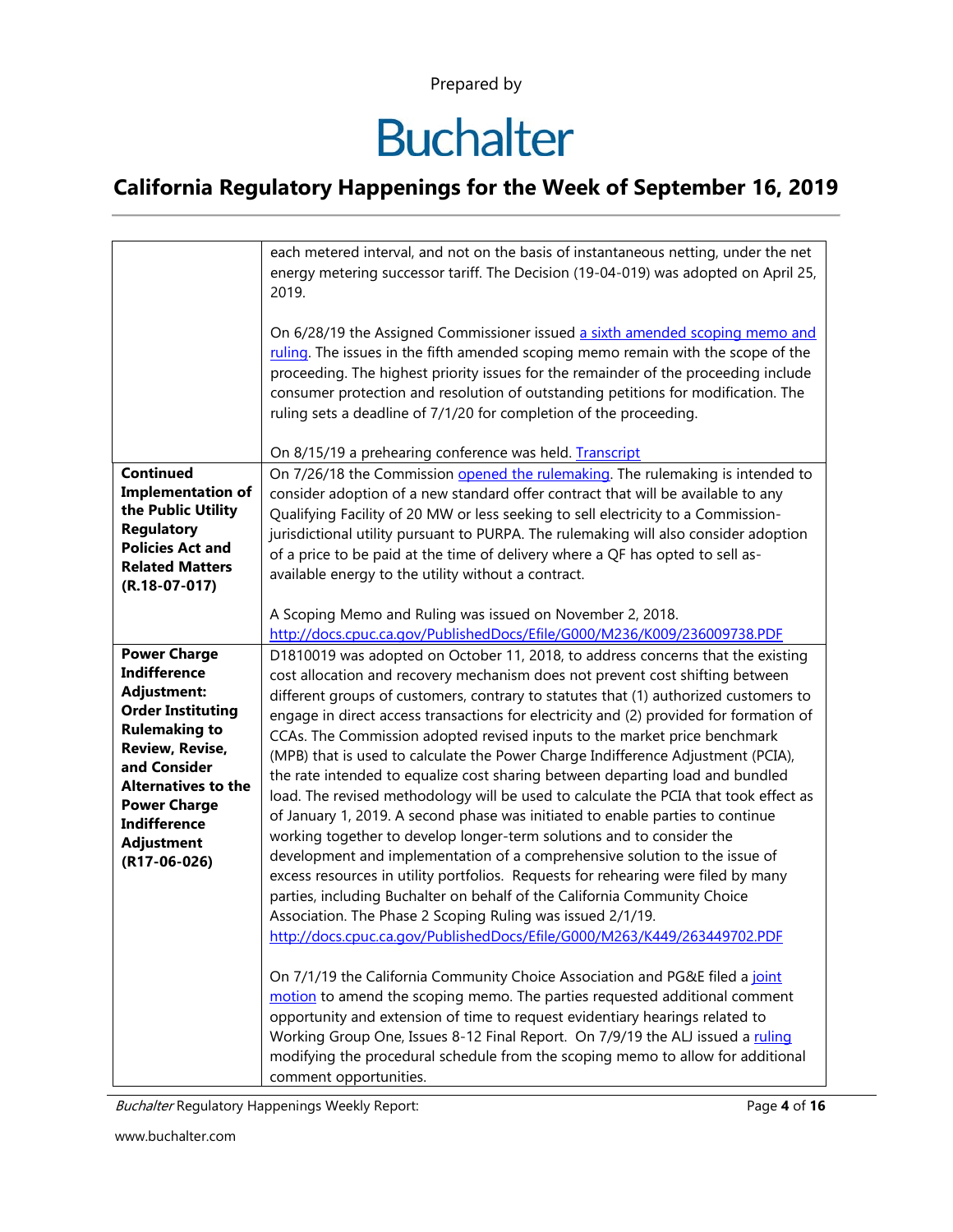# **Buchalter**

|                                                                                                                                                                                                            | On 9/6/19 the ALJ issued a proposed decision refining the method to develop and                                                                                                                                                                                                                                                                                                                                                                                                                                                                                                                                                                                                                                                                                                                                                                     |
|------------------------------------------------------------------------------------------------------------------------------------------------------------------------------------------------------------|-----------------------------------------------------------------------------------------------------------------------------------------------------------------------------------------------------------------------------------------------------------------------------------------------------------------------------------------------------------------------------------------------------------------------------------------------------------------------------------------------------------------------------------------------------------------------------------------------------------------------------------------------------------------------------------------------------------------------------------------------------------------------------------------------------------------------------------------------------|
|                                                                                                                                                                                                            | true up market price benchmarks.                                                                                                                                                                                                                                                                                                                                                                                                                                                                                                                                                                                                                                                                                                                                                                                                                    |
| <b>Order Instituting</b><br><b>Rulemaking to</b><br><b>Implement Public</b><br><b>Utilities Code</b><br><b>Section</b>                                                                                     | The goal of this Rulemaking is to adopt criteria and a methodology for the<br>Commission to use in future applications for cost recovery of wildfire costs. A<br>Scoping Memo and Ruling was issued on March 29, 2019:<br>http://docs.cpuc.ca.gov/PublishedDocs/Efile/G000/M277/K012/277012679.PDF                                                                                                                                                                                                                                                                                                                                                                                                                                                                                                                                                  |
| 451.2 Regarding<br>Criteria and<br><b>Methodology for</b><br><b>Wildfire Cost</b>                                                                                                                          | At the 6/27/19 meeting the Commission adopted a decision which sets forth criteria<br>and a methodology for wildfire cost recovery pursuant to Public Utilities Code<br>Section 451.2.                                                                                                                                                                                                                                                                                                                                                                                                                                                                                                                                                                                                                                                              |
| <b>Recovery</b><br><b>Pursuant to</b><br><b>Senate Bill 901</b><br>(2018) R19-01-006                                                                                                                       | On 8/7/19 PG&E filed an application for rehearing of Decision D.19-06-027. PG&E<br>alleges that the Decision contains legal errors, violating Public Utilities Code Section<br>451.2 because it prohibits a utility that has filed a petition under Chapter 11 of the<br>Bankruptcy Code from accessing the Customer Harm Threshold established by law<br>and the Commission will not determine the CHT until a utility files an application to<br>recover 2017 wildfire costs and because the Commission requires ratepayer<br>protection mechanisms as a condition of accessing section 451.2                                                                                                                                                                                                                                                     |
| <b>Order Instituting</b><br><b>Investigation to</b><br><b>Determine PG&amp;E</b><br><b>Corporation's</b><br>Organizational<br><b>Culture and</b><br>Governance<br><b>Prioritize Safety.</b><br>I.15-08-019 | At the June 13 <sup>th</sup> meeting, the Commission considered an Order Instituting<br>Investigation on the Commission's Own Motion to Determine Whether Pacific Gas<br>and Electric Company and PG&E Corporation's Organizational Culture and<br>Governance Prioritize Safety.<br>A ruling issued June 18, 2019, established a process for parties to comment on<br>proposals that may improve the safety culture of PG&E. The proposals are: 1)<br>Separating PG&E into separate gas and electric utilities or selling the gas assets; 2)<br>Establishing periodic review of PG&E's Certificate of Convenience and Necessity<br>(CPCN); 3) Modification or elimination of PG&E Corp.'s holding company structure;<br>and 4) Linking PG&E's rate of return or return on equity to safety performance<br>metrics. Comments were due July 19, 2019. |
| <b>DECISION ON</b><br><b>SB100 RPS</b><br><b>PROCUREMENT</b><br><b>QUANTITIES</b><br>R 18 07 003                                                                                                           | A preliminary decision was issued establishing the procurement requirements at<br>44% by 2024, 52% by 2027, and 60% by 2030 for SB 100 compliance.<br>On 6/27/19 the Commission adopted <b>D1906023</b> implementing provisions of SB<br>100 relating to procurement quantity requirements under the CA RPS. The decision<br>requires<br>For compliance period 2021-2024, retail sellers must procure no less than<br>44% of their retail sales from eligible resources by 12/31/24<br>For compliance period 2025-2027 the requirement is 52%<br>For compliance period 2028-2030 the requirement is 60%                                                                                                                                                                                                                                             |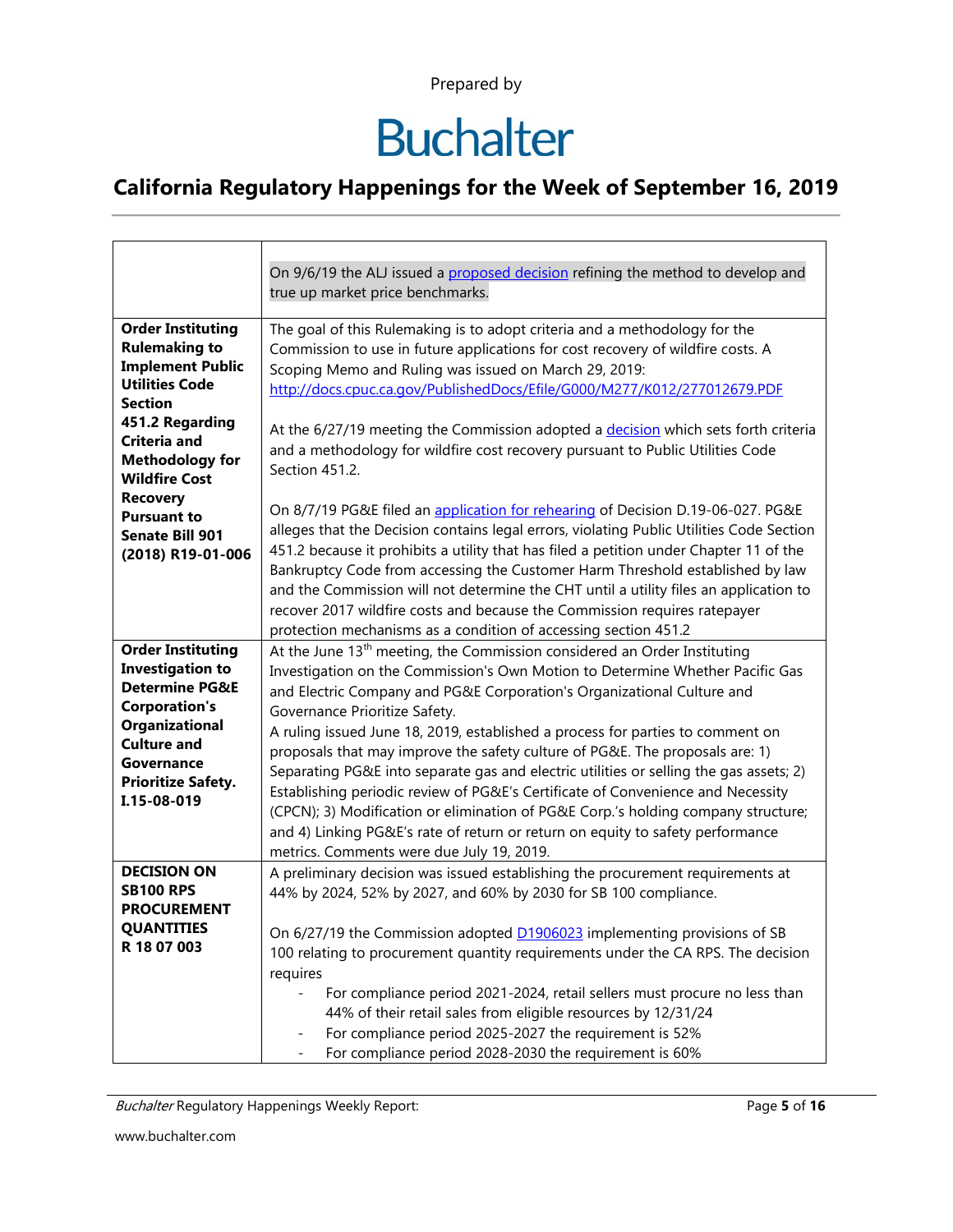# **Buchalter**

#### **California Regulatory Happenings for the Week of September 16, 2019**

|                                                                  | Progress towards compliance during intervening years of each compliance<br>period from 2021-2030 will continue to be treated using the same straight-<br>line method set out in previous decisions.<br>For each compliance period beginning with the 2031-2033 compliance<br>period each retail seller must procure not less than 60% of retail sales from<br>eligible resources measured as an average over the compliance period. |
|------------------------------------------------------------------|-------------------------------------------------------------------------------------------------------------------------------------------------------------------------------------------------------------------------------------------------------------------------------------------------------------------------------------------------------------------------------------------------------------------------------------|
|                                                                  | On 7/2/19 the ALJ issued a proposed decision on enforcement of the RPS program<br>rules. Opening comments were due by 7/22/19. The proposed decision imposes<br>fines on Liberty Power Holdings (\$431,014) and Gexa Energy (\$1,725,461) for failing<br>to comply with certain program requirements.                                                                                                                               |
|                                                                  | On 8/23/19 the ALJ issued a proposed decision adopting modeling requirements to<br>calculate effective load carrying capability values for RPS procurement. Opening<br>comments were due 9/12/19.                                                                                                                                                                                                                                   |
| <b>DECISION</b><br><b>ADDRESSING</b><br><b>AUCTION</b>           | The decision addresses the demand response auction mechanism (Auction<br>Mechanism) which needs several immediate critical changes to address<br>shortcomings in performance, reliability, and offering competitive prices in the                                                                                                                                                                                                   |
| <b>MECHANISM.</b><br><b>BASELINES, AND</b><br><b>AUTO DEMAND</b> | wholesale energy market. The ALJ's proposed decision would approve a four-year<br>continuation of the Auction Mechanism to improve these shortcomings, beginning<br>with critical improvements in a 2019 solicitation. Related policy matters are                                                                                                                                                                                   |
| <b>RESPONSE FOR</b><br><b>BATTERY</b><br><b>STORAGE</b>          | scheduled to be addressed by the end of 2019, which will be followed by an<br>informal process to address technical and contractual improvements to the Auction<br>Mechanism.                                                                                                                                                                                                                                                       |
| <b>BATTERY</b><br><b>STORAGE</b>                                 |                                                                                                                                                                                                                                                                                                                                                                                                                                     |
| A1701012,<br>A1701018,<br>A1701019                               |                                                                                                                                                                                                                                                                                                                                                                                                                                     |

### **California Energy Commission**

| <b>Issue</b>                                                         | <b>Latest Developments</b>                                                                                                                                                                                                                |
|----------------------------------------------------------------------|-------------------------------------------------------------------------------------------------------------------------------------------------------------------------------------------------------------------------------------------|
| <b>CEC Business</b><br><b>Meeting</b>                                | The next regularly scheduled Business Meeting will be held 10/14/19.                                                                                                                                                                      |
| <b>AB 1110 Revised</b><br><b>Power Source</b><br><b>Reporting to</b> | The California Energy Commission (Energy Commission) has completed pre-<br>rulemaking to amend the Power Source Disclosure (PSD) regulations as required<br>with the recent passage of AB 1110 and formal rulemaking will commence in May |

Buchalter Regulatory Happenings Weekly Report: Page 6 of 16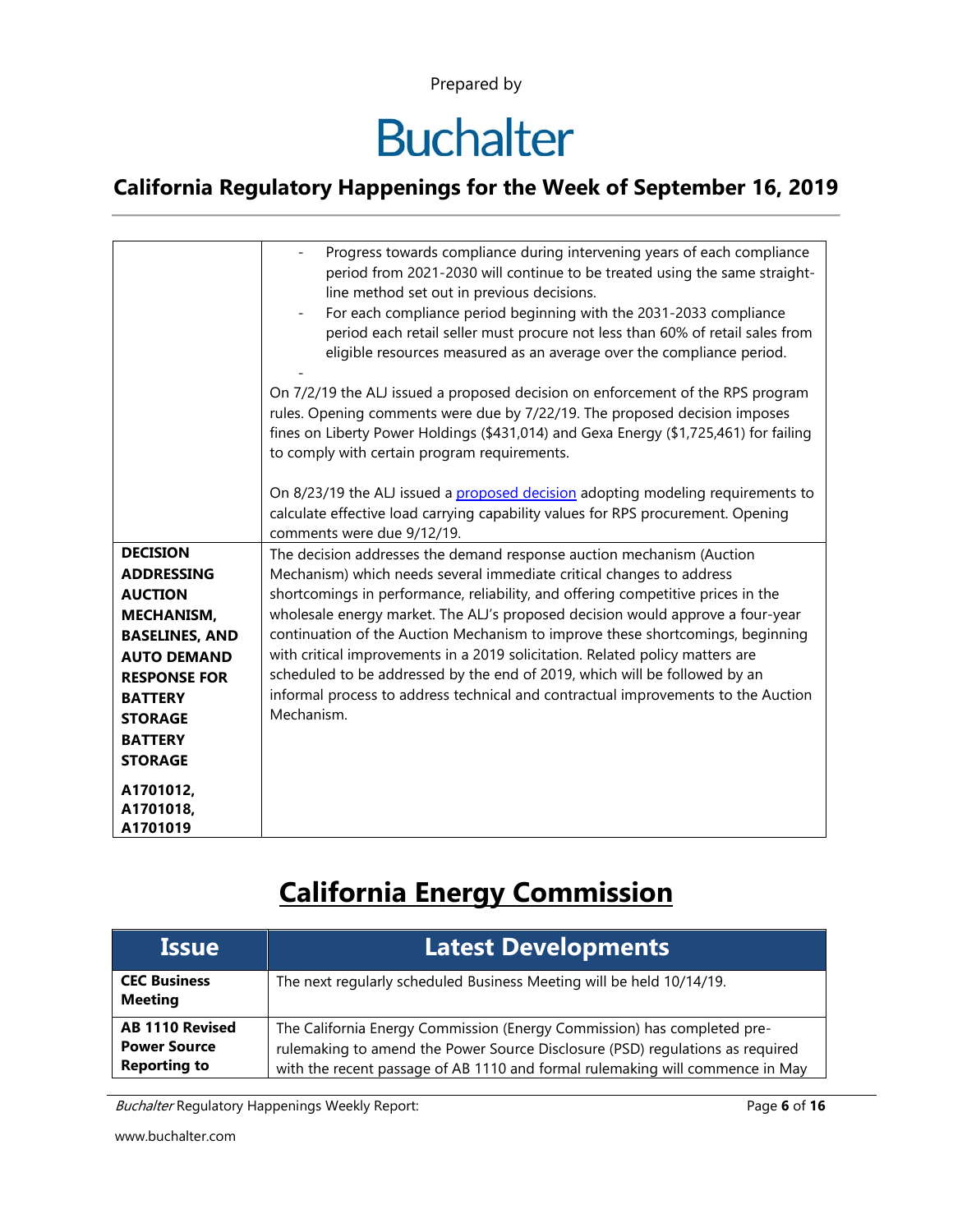# **Buchalter**

### **California Regulatory Happenings for the Week of September 16, 2019**

| <b>Disclose GHG</b>                                 | 2019 with an effective date of Spring 2020. The PSD program discloses to                                            |
|-----------------------------------------------------|---------------------------------------------------------------------------------------------------------------------|
| <b>Intensity Factors</b>                            | consumers a retail supplier's various sources of electricity compared with the                                      |
|                                                     | electricity mix of California as a whole. This program will fundamentally shift under                               |
|                                                     | AB 1110 by additionally requiring disclosure of a retail supplier's greenhouse gas                                  |
|                                                     | (GHG) emissions intensity factors for its retail electricity offerings. Retail suppliers                            |
|                                                     | will begin disclosing their emissions in 2020 for the 2019 calendar on the Power                                    |
|                                                     | Content Label (PCL). At the same time, AB 1110 requires the Energy Commission to                                    |
|                                                     | develop guidance for the disclosure of unbundled renewable energy credits (RECs).                                   |
|                                                     |                                                                                                                     |
|                                                     | A public hearing to consider the possible adoption of proposed regulation                                           |
|                                                     | governing the power source disclosure program will be held on 11/13/19. Link                                        |
| <b>2019 IEPR</b>                                    | Scoping and topic workshops for the 2019 IEPR are underway.                                                         |
|                                                     |                                                                                                                     |
|                                                     | A workshop on 2019 Preliminary California Energy Demand Electricity and Natural                                     |
|                                                     | Gas Demand Forecast was held on 8/15/19.                                                                            |
|                                                     |                                                                                                                     |
|                                                     | A joint agency workshop on energy efficiency and building decarbonization was                                       |
|                                                     | held on 8/27/19.                                                                                                    |
|                                                     | A Workshop on Near-Zero Carbon electricity will be held on 9/24/19.                                                 |
|                                                     | A Workshop on Emerging Trends for the California Energy Demand Forecast will                                        |
|                                                     | be held on 9/26/19.                                                                                                 |
|                                                     | A Workshop on Offshore Wind will be held on 10/3/19.                                                                |
| <b>Publicly Owned</b><br><b>Utilities Voluntary</b> | A workshop was held on 9/10/19 to solicit comments on potential amendments to                                       |
| Green Program &                                     | the Enforcement procedures for the RPS for Local POUs. Proposed changes                                             |
| <b>RPS Obligation</b>                               | include:                                                                                                            |
|                                                     | Establishing new compliance periods and procurement targets<br>$\overline{\phantom{a}}$                             |
|                                                     | Implementing a new long-term procurement requirement.<br>Modifying rules for the calculation of excess procurement. |
|                                                     | Modifying requirements for optional compliance measures, including                                                  |
|                                                     | costs limitations and delay of timely compliance.                                                                   |
|                                                     | Implementing a retail sales reduction for voluntary green pricing                                                   |
|                                                     | programs and shared renewable generation programs.                                                                  |
|                                                     | Modifying exemptions for local POU with qualifying large hydroelectric                                              |
|                                                     | generation.                                                                                                         |
|                                                     | Implementing exemptions for qualifying POU procurement from gas-fired                                               |
|                                                     | generation and generation from unavoidable long-term coal contracts                                                 |
|                                                     | and ownership agreements.                                                                                           |
|                                                     | Clarifications to other existing regulatory provisions.                                                             |
| <b>EPIC Renewable</b>                               | On Friday, June 28, 2019, Energy Commission staff conducted a webinar to request                                    |
| <b>Energy Generation</b>                            | public comments on the research and development (R&D) opportunities identified                                      |
| <b>Technology</b>                                   | for the Electric Program Investment Fund (EPIC) research roadmap on renewable                                       |

Buchalter Regulatory Happenings Weekly Report: Page 7 of **16**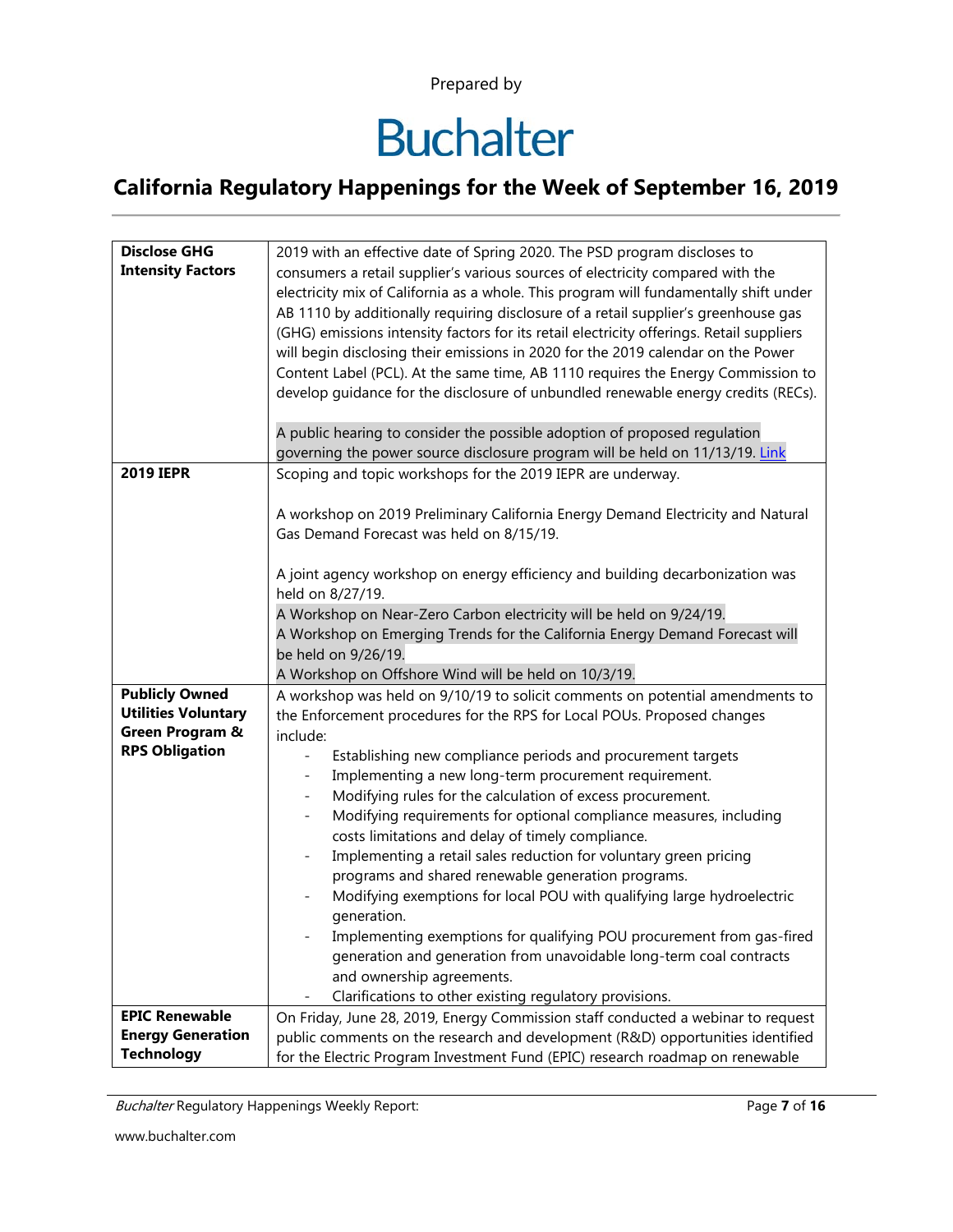## **Buchalter**

#### **California Regulatory Happenings for the Week of September 16, 2019**

| Research             | energy generation technologies for utility-scale applications.                 |
|----------------------|--------------------------------------------------------------------------------|
| <b>Opportunities</b> | at https://efiling.energy.ca.gov/Lists/DocketLog.aspx?docketnumber=19-ERDD-01. |

### **California Air Resources Board**

| <b>Issue</b>                              | <b>Latest Developments</b>                                                                                                                                                                                                                                                                                                                                                                                                             |
|-------------------------------------------|----------------------------------------------------------------------------------------------------------------------------------------------------------------------------------------------------------------------------------------------------------------------------------------------------------------------------------------------------------------------------------------------------------------------------------------|
| Cap and Trade &<br><b>GHG Reporting</b>   | A workshop was held on 8/16/19 to evaluate allowance supply.                                                                                                                                                                                                                                                                                                                                                                           |
|                                           | A meeting of the Compliance Offset Protocol Task Force is scheduled for 10/24/19.                                                                                                                                                                                                                                                                                                                                                      |
| <b>Low Carbon Fuel</b><br><b>Standard</b> | The goal of the LCFS is to reduce carbon intensity of transportation fuel by at least<br>10% by 2020.<br>The Amendments to the Low Carbon Fuel Standard Regulation and to the                                                                                                                                                                                                                                                          |
|                                           | Regulation on Commercialization of Alternative Diesel Fuels went into effect<br>January 4, 2019:                                                                                                                                                                                                                                                                                                                                       |
|                                           | https://www.arb.ca.gov/regact/2018/lcfs18/frolcfs.pdf? ga=2.242137538.13527394<br>1.1553110131-194524719.1536243891                                                                                                                                                                                                                                                                                                                    |
|                                           | There was a <b>Public Workshop</b> on April 5th to discuss potential amendments to<br>the cost containment features of the LCFS. The workshop followed up on Board<br>direction at the September 2018 hearing to explore options to provide greater<br>certainty that future credit prices do not exceed the cap imposed by the credit<br>clearance market. Handouts, Staff Presentation and CCM Timeline Handout are<br>available at: |
|                                           | https://www.arb.ca.gov/fuels/lcfs/lcfs meetings/lcfs meetings.htm<br>A public workshop was held on 7/31/19 to discuss potential amendments to the<br>cost containment features of the LCFS. Staff Presentation Handout                                                                                                                                                                                                                 |

### **California Independent System Operator**

| <b>Issue</b>                         | Latest Developments                                       |
|--------------------------------------|-----------------------------------------------------------|
| <b>Board of Governors</b><br>Meeting | The next Board meeting will be held November 13-14, 2019. |

Buchalter Regulatory Happenings Weekly Report: **Page 8 of 16** and *Page 8* of 16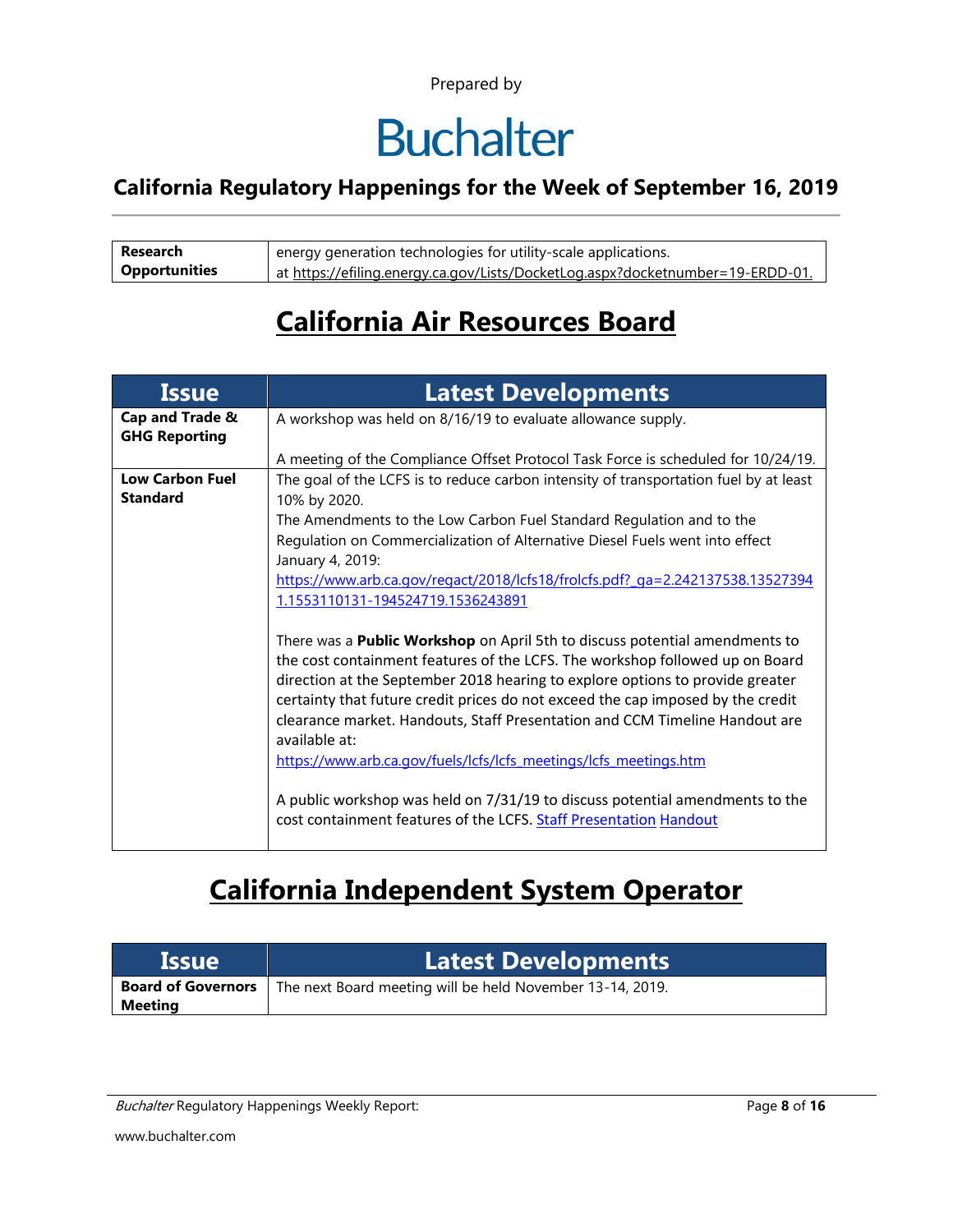# **Buchalter**

### **California Regulatory Happenings for the Week of September 16, 2019**

### **CAISO Stakeholder Initiatives**

| <b>Issue</b>                                                                                                           | <b>Latest Developments</b>                                                                                                                                                                                                                                                                                                                                                                                                                                                                                                                                                                                                                                                                                                                                                                                                                                                                                                        |
|------------------------------------------------------------------------------------------------------------------------|-----------------------------------------------------------------------------------------------------------------------------------------------------------------------------------------------------------------------------------------------------------------------------------------------------------------------------------------------------------------------------------------------------------------------------------------------------------------------------------------------------------------------------------------------------------------------------------------------------------------------------------------------------------------------------------------------------------------------------------------------------------------------------------------------------------------------------------------------------------------------------------------------------------------------------------|
| <b>Energy Imbalance</b><br><b>Market</b>                                                                               | A public stakeholder call was held Wednesday, May 29, 2019 to discuss the<br>Western Energy Imbalance Market (EIM) Governance Review draft final proposal<br>for Governance Review Committee formation and draft Governance Review<br>Committee Charter.<br>https://www.westerneim.com/Documents/EIMGovernanceReview-<br>DraftFinalProposal-DraftCharter-GovernanceReviewCommitteeFormationPosted-<br>Call052919.html                                                                                                                                                                                                                                                                                                                                                                                                                                                                                                             |
|                                                                                                                        | The EIM Regional Issues Forum met June 18, 2019 to discuss state carbon policies<br>and considerations for alignment with the Western EIM.<br>https://www.westerneim.com/Pages/Governance/RegionalIssuesForum.aspx.                                                                                                                                                                                                                                                                                                                                                                                                                                                                                                                                                                                                                                                                                                               |
|                                                                                                                        | On 8/27/19 an EIM regional issues forum meeting was held at BPA in Portland,<br>Oregon. Agenda                                                                                                                                                                                                                                                                                                                                                                                                                                                                                                                                                                                                                                                                                                                                                                                                                                    |
| <b>Energy Storage and</b><br><b>Distributed Energy</b><br><b>Resources</b><br><b>Participation</b><br>(Phases 3 and 4) | Phase 3 was approved by the Board and is in tariff development.<br>Phase 4 addresses the following topics: 1. Adding a state of charge parameter in<br>the non-generator resource model; 2. Applying market power mitigation to energy<br>storage resources; 3. Streamlining interconnection agreements for non-generator<br>resource participants 4. Establishing parameters to better reflect demand response<br>resource operational characteristics; 5. Vetting qualification and operational<br>processes for variable-output demand response resources; and 6. Discussing the<br>non-24x7 settlement implications of behind the meter resources within the non-<br>generator resource model. http://www.caiso.com/Documents/StrawProposal-<br>EnergyStorageandDistributedEnergyResourcesPhase4.pdf.<br>A working group meeting was held on 6/27/19. Presentation<br>A working group call was held on 8/21/19. Market Notice |
| <b>Resource Adequacy</b><br><b>Enhancement</b>                                                                         | Purpose: The rapid transformation of the resource fleet to a cleaner, more variable<br>and energy limited fleet is generating the need to reexamine all aspects of the<br>ISO's Resource Adequacy (RA) program. In 2006, at the onset of the RA program in<br>California, the dominant technology used for energy production in California was<br>gas fired generation paired with a large quantity of hydroelectric resources. While<br>some of these resources were subject to use-limitations due to environmental,<br>start limits or air permits, they were generally available to produce energy when<br>and where needed.                                                                                                                                                                                                                                                                                                  |

Buchalter Regulatory Happenings Weekly Report: Page 9 of 16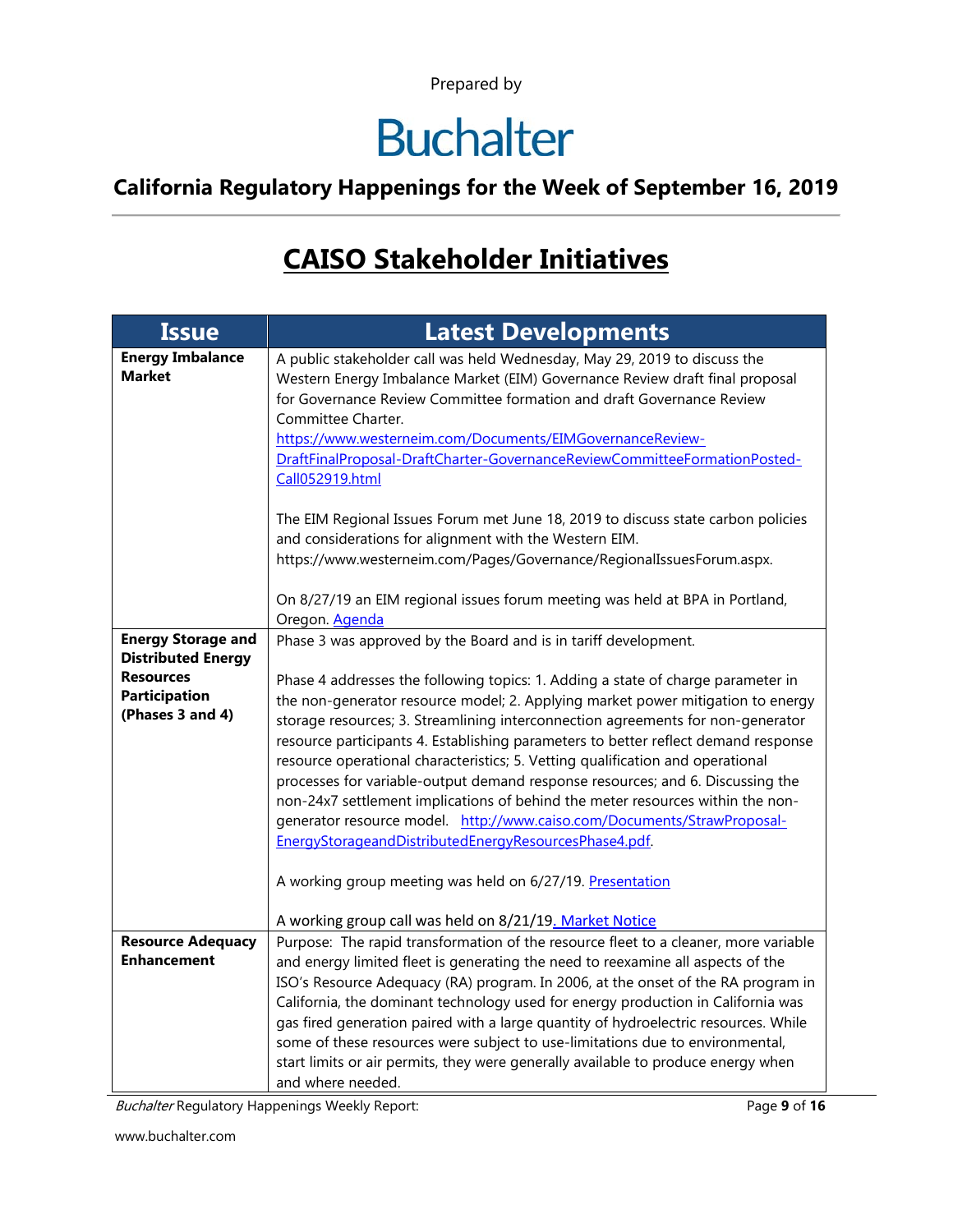# **Buchalter**

### **California Regulatory Happenings for the Week of September 16, 2019**

|                                                | However, as the fleet is transitioning away from its traditional make-up to a fleet<br>that can achieve the objectives of SB 100, 1 the ISO must rely on very different<br>resource portfolio to reliably operate the grid. In this stakeholder initiative, the ISO,<br>in collaboration with the CPUC and stakeholders, will explore reforms needed to<br>the ISO's resource adequacy rules, requirements, and processes to ensure the<br>future reliability and operability of the grid.<br>The current proposal and comments submitted can be found at<br>http://www.caiso.com/informed/Pages/StakeholderProcesses/ResourceAdequacyE<br>nhancements.aspx |  |  |  |  |  |
|------------------------------------------------|-------------------------------------------------------------------------------------------------------------------------------------------------------------------------------------------------------------------------------------------------------------------------------------------------------------------------------------------------------------------------------------------------------------------------------------------------------------------------------------------------------------------------------------------------------------------------------------------------------------------------------------------------------------|--|--|--|--|--|
|                                                |                                                                                                                                                                                                                                                                                                                                                                                                                                                                                                                                                                                                                                                             |  |  |  |  |  |
|                                                | Working group meetings were held on 7/8-9. Presentation                                                                                                                                                                                                                                                                                                                                                                                                                                                                                                                                                                                                     |  |  |  |  |  |
| <b>Day-Ahead Market</b><br><b>Enhancements</b> | On 2/8/18 CAISO launched a new initiative, Day-Ahead Market Enhancements to<br>address ramping and uncertainty previously left to be resolved by the real-time<br>market. Enhancements to be considered include combining the Integrated Forward<br>Market with the Residual Unit Commitment process, changing the day-ahead<br>scheduling granularity from hourly to 15-minute and adding an imbalance reserve<br>product.                                                                                                                                                                                                                                 |  |  |  |  |  |
|                                                | The CAISO dropped the effort to achieve a 15-minute granularity due to waning<br>interest. Phase 2 will continue the efforts to develop a day-ahead product to<br>procure 15-minute ramp capability and uncertainty needs in the real-time, with<br>implementation planned for the Fall of 2021.                                                                                                                                                                                                                                                                                                                                                            |  |  |  |  |  |
|                                                | A Technical Workshop was held June 20 to discuss proposed options for<br>developing a new day-ahead product that will address ramping needs between<br>intervals and uncertainty that can occur between the day-ahead and real-time<br>markets. The agenda and presentation is available<br>at http://www.caiso.com/informed/Pages/StakeholderProcesses/Day-<br>AheadMarketEnhancements.aspx.                                                                                                                                                                                                                                                               |  |  |  |  |  |
|                                                | A working group meeting was held on 8/13/19. Market Notice. This meeting<br>reviewed comments received from the June workshop and continued discussions<br>on the proposed design options. Presentation                                                                                                                                                                                                                                                                                                                                                                                                                                                     |  |  |  |  |  |
| <b>Reliability must-run</b><br>and capacity    | The Board approved the proposal aimed at enhancing its reliability must-run<br>(RMR) and capacity procurement mechanism programs. The Third Draft Tariff                                                                                                                                                                                                                                                                                                                                                                                                                                                                                                    |  |  |  |  |  |
| procurement                                    | Proposal was released:                                                                                                                                                                                                                                                                                                                                                                                                                                                                                                                                                                                                                                      |  |  |  |  |  |
| mechanism<br>enhancements                      | http://www.caiso.com/informed/Pages/StakeholderProcesses/ReliabilityMust-                                                                                                                                                                                                                                                                                                                                                                                                                                                                                                                                                                                   |  |  |  |  |  |
|                                                | Run_CapacityProcurementMechanismEnhancements.aspx                                                                                                                                                                                                                                                                                                                                                                                                                                                                                                                                                                                                           |  |  |  |  |  |

Buchalter Regulatory Happenings Weekly Report: Page **10** of **16**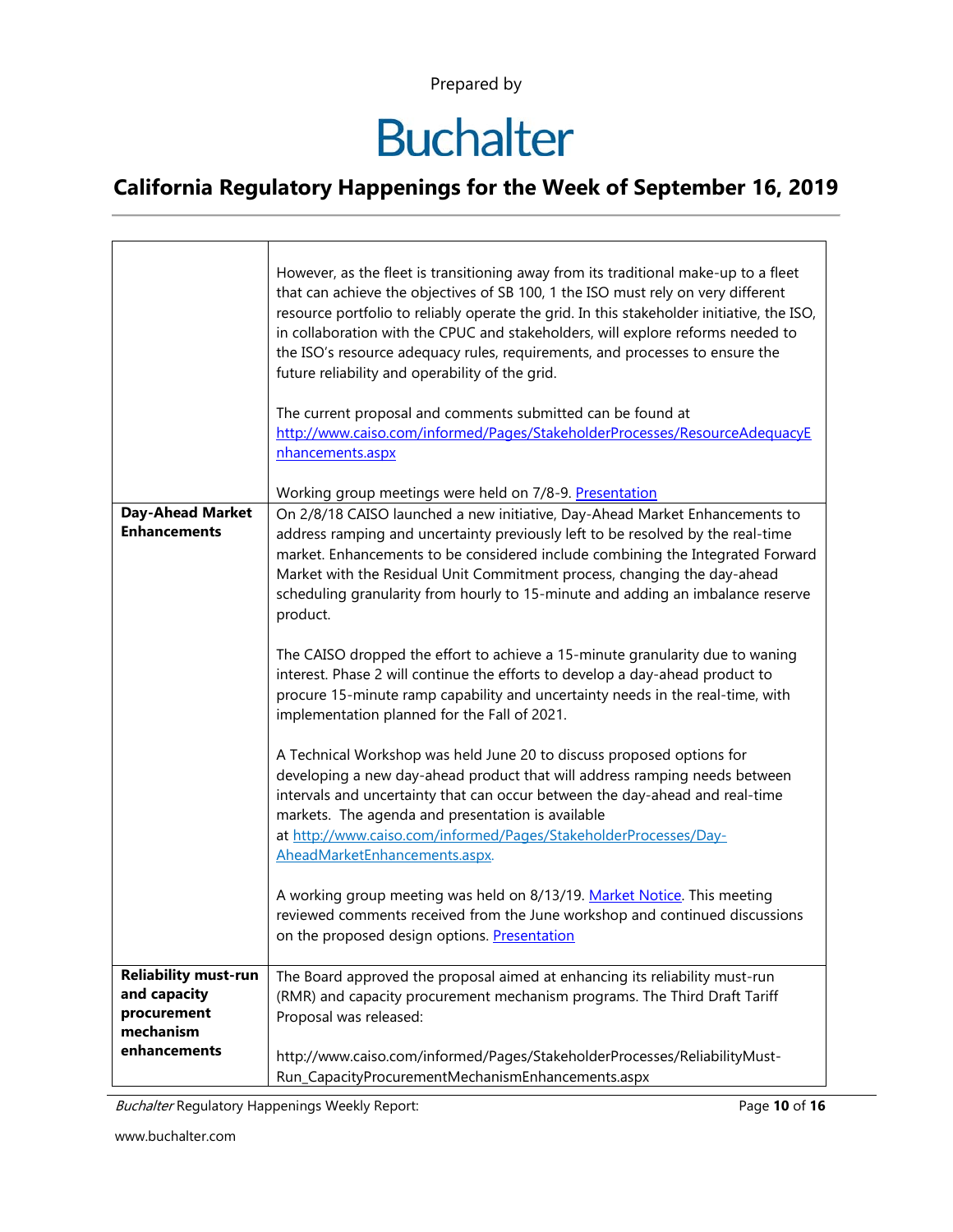# **Buchalter**

| Storage as a<br>transmission asset                | Through this initiative, the ISO will explore how to enable storage providing cost-<br>based transmission services to also participate in ISO markets and receive market<br>revenues to provide ratepayer benefits and greater flexibility to the grid. A web<br>conference was held on January 14, 2019. This initiative is currently inactive.                                                                                                                                                                                                                                                                                                                                                                                                                                                                                                                                                                                    |  |  |  |  |  |  |
|---------------------------------------------------|-------------------------------------------------------------------------------------------------------------------------------------------------------------------------------------------------------------------------------------------------------------------------------------------------------------------------------------------------------------------------------------------------------------------------------------------------------------------------------------------------------------------------------------------------------------------------------------------------------------------------------------------------------------------------------------------------------------------------------------------------------------------------------------------------------------------------------------------------------------------------------------------------------------------------------------|--|--|--|--|--|--|
| 2019-2020<br>transmission<br>planning process     | The California ISO 2019-2020 transmission planning cycle involves key stakeholder<br>activities from 2019 through early 2020. Each year, the ISO conducts its<br>transmission planning process to identify potential system limitations as well as<br>opportunities for system reinforcements that improve reliability and efficiency. The<br>transmission planning process core product is the ISO Transmission Plan, which<br>provides an evaluation of the ISO control grid, examines conventional grid<br>reliability requirements and projects, summarizes key collaborative activities and<br>provides details on key study areas and associated findings. Background and<br>materials such as studies may be found at:<br>http://www.caiso.com/planning/Pages/TransmissionPlanning/2019-<br>2020TransmissionPlanningProcess.aspx<br>On 8/16/19 the CAISO posted the 2019-2020 preliminary reliability assessment<br>results. |  |  |  |  |  |  |
|                                                   | A meeting is scheduled for 9/25-26/19. Market Notice                                                                                                                                                                                                                                                                                                                                                                                                                                                                                                                                                                                                                                                                                                                                                                                                                                                                                |  |  |  |  |  |  |
| <b>Interconnection</b><br>process<br>enhancements | On 7/17/19 CAISO held a web conference to discuss proposed tariff revisions and<br>interconnection process enhancements.                                                                                                                                                                                                                                                                                                                                                                                                                                                                                                                                                                                                                                                                                                                                                                                                            |  |  |  |  |  |  |
|                                                   | On 8/14/19 CAISO posted the final tariff revisions. Market Notice                                                                                                                                                                                                                                                                                                                                                                                                                                                                                                                                                                                                                                                                                                                                                                                                                                                                   |  |  |  |  |  |  |
|                                                   | A tariff amendment was filed at FERC on 8/23/19.                                                                                                                                                                                                                                                                                                                                                                                                                                                                                                                                                                                                                                                                                                                                                                                                                                                                                    |  |  |  |  |  |  |
| <b>Market Settlement</b><br><b>Timeline</b>       | On 6/11/19 CAISO issued an <i>issue paper and straw proposal</i> to change the market<br>settlement timeline to reduce market participant financial exposure by producing<br>initial settlement statements that will approximate more the final settlement, allow<br>sufficient time for the CAISO and market participants to resolve disputes and<br>reduce CAISO and market participant administrative costs associated with low-<br>value settlement re-calculation efforts. A meeting to discuss was held on 6/13/19.<br>On 8/15/19 CAISO posted a revised straw proposal and sample payments calendar.<br>A web conference to discuss was held on 8/22/19. Market Notice                                                                                                                                                                                                                                                       |  |  |  |  |  |  |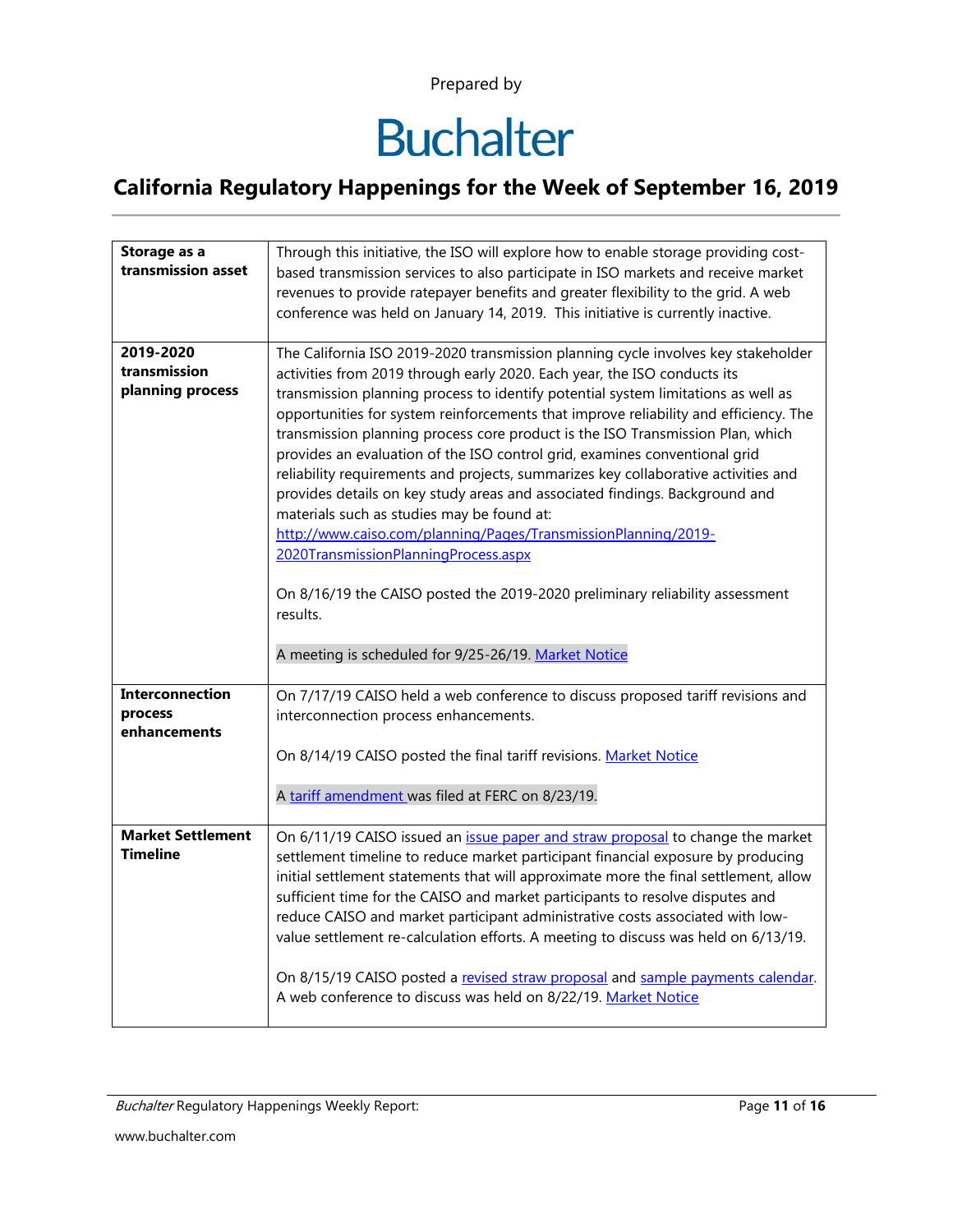## **Buchalter**

### **California Regulatory Happenings for the Week of September 16, 2019**

### **Federal Energy Regulatory Commission**

| <b>Issue</b>                                                           | <b>Latest Developments</b>                                                                                                                                                                                                                                                                                                                                                                                                                                                                                                                                                           |  |  |  |  |
|------------------------------------------------------------------------|--------------------------------------------------------------------------------------------------------------------------------------------------------------------------------------------------------------------------------------------------------------------------------------------------------------------------------------------------------------------------------------------------------------------------------------------------------------------------------------------------------------------------------------------------------------------------------------|--|--|--|--|
| <b>Federal Energy</b><br><b>Regulatory</b><br><b>Commission</b>        | The next Commission meeting is October 17, 2019.                                                                                                                                                                                                                                                                                                                                                                                                                                                                                                                                     |  |  |  |  |
| <b>Grid Reliability and</b><br><b>Resilience Pricing</b><br>$(AD18-7)$ | On 1/8/18 FERC initiated this proceeding after terminating RM18-1, a rulemaking<br>tasked with evaluating the DOE pricing proposal. This proceeding will holistically<br>examine the resiliency of the market and asks RTOs and ISOs to provide<br>information on whether the Commission needs to act regarding resiliency. A large<br>number of comments were submitted on May 9, 2019.                                                                                                                                                                                             |  |  |  |  |
| <b>NERC Reliability</b><br>RD19-3-000                                  | A Technical Conference was held on June 27, 2019. The purpose of the conference<br>is to discuss policy issues related to the reliability of the Bulk-Power System.                                                                                                                                                                                                                                                                                                                                                                                                                  |  |  |  |  |
|                                                                        | FERC issued a Staff Report on Lessons Learned<br>from Commission-Led CIP Reliability Audits<br>https://www.ferc.gov/legal/staff-reports/2019/2018-report-audits.pdf                                                                                                                                                                                                                                                                                                                                                                                                                  |  |  |  |  |
|                                                                        | FERC issued a Notice of Proposed Rulemaking to adopt a new Reliability Standard<br>CIP-012-1 to mitigate cybersecurity risks associated with communications between<br>bulk electric system Control Centers.<br>file:///C:/Users/pbernardy/Downloads/20190418-3038(33517874).pdf                                                                                                                                                                                                                                                                                                     |  |  |  |  |
|                                                                        | FERC approved a new Critical Infrastructure Protection Reliability Standard (CIP<br>008-6) to require reporting of cyber security incidents that either compromise or<br>attempt to compromise Electronic Security Perimeters, Electronic Access Control or<br>Monitoring Systems, and Physical Security Perimeters associated cyber systems.<br>The new Reliability Standard also encompasses disruptions or attempts to disrupt<br>the operation of a bulk electric system cyber<br>system. https://www.ferc.gov/media/news-releases/2019/2019-2/06-20-19-E-<br>2.asp#.XQwP8IhKjcs |  |  |  |  |
|                                                                        | At the June 20, 2019 meeting the Commission initiated a proposed rulemaking to<br>approve Reliability Standard TPL-001-5 (Transmission System Planning<br>Performance Requirements) submitted by the North American Electric Reliability<br>Corporation (NERC) that revises the current standard to address (1) reliability<br>issues concerning the study of single points of failure of protection systems; and<br>(2) directives from a previous Commission order (Order No. 786) regarding<br>planned maintenance outages and stability analysis for spare equipment strategy.   |  |  |  |  |

Buchalter Regulatory Happenings Weekly Report: Page 12 of 16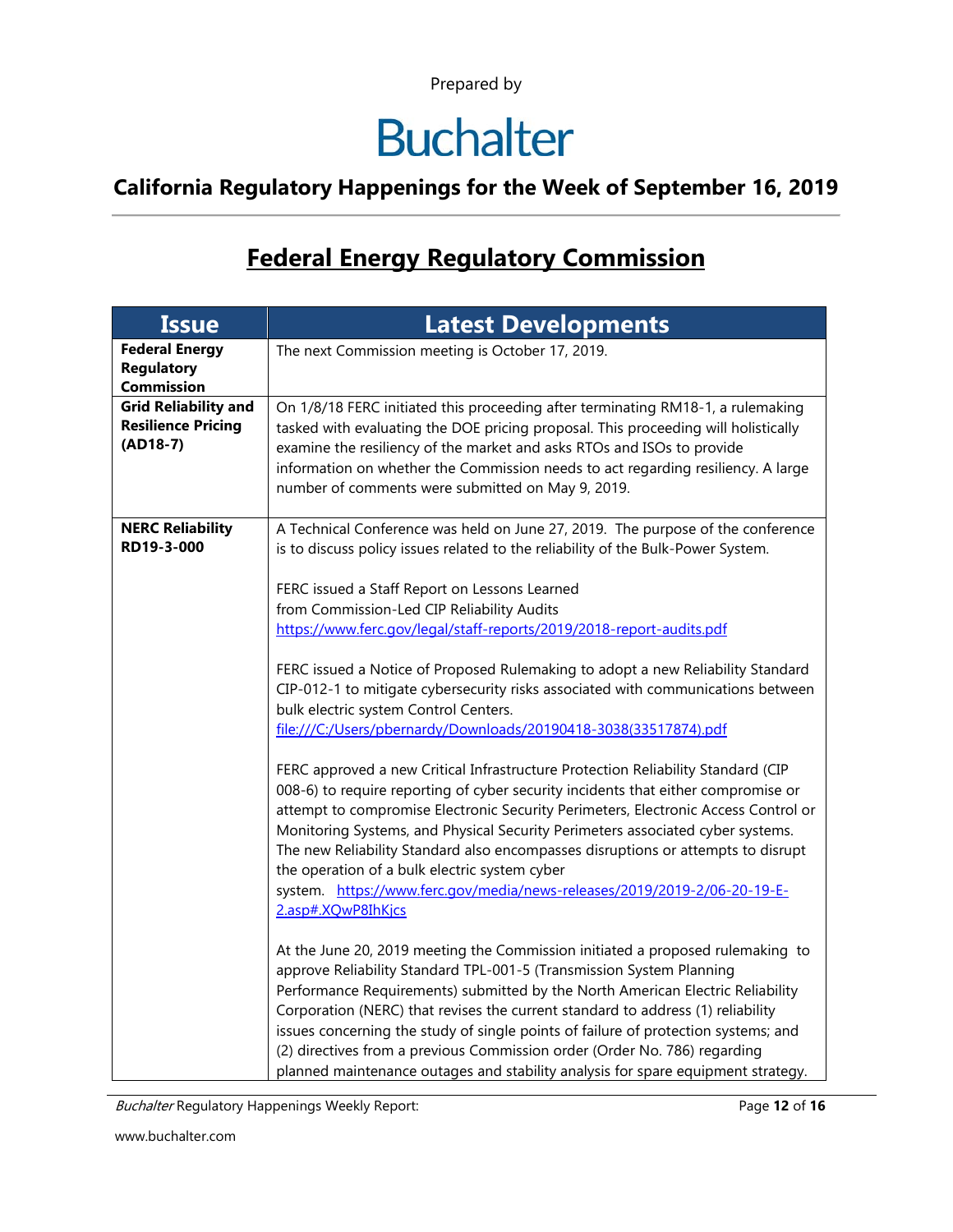# **Buchalter**

|                                                                    | In addition, the NOPR proposes to direct NERC to develop and submit<br>modifications to the NERC Reliability Standard to require corrective action plans<br>for protection system single points of failure in combination with a 3-phase fault if<br>planning studies indicate potential cascading.                                                                                                                                                                                                                                                                                                                                                                                                                                                                                                                                                                                                                                                                                                                                                                                                                                                                            |  |  |  |  |
|--------------------------------------------------------------------|--------------------------------------------------------------------------------------------------------------------------------------------------------------------------------------------------------------------------------------------------------------------------------------------------------------------------------------------------------------------------------------------------------------------------------------------------------------------------------------------------------------------------------------------------------------------------------------------------------------------------------------------------------------------------------------------------------------------------------------------------------------------------------------------------------------------------------------------------------------------------------------------------------------------------------------------------------------------------------------------------------------------------------------------------------------------------------------------------------------------------------------------------------------------------------|--|--|--|--|
| <b>Return on Equity</b><br><b>Policy Review</b>                    | FERC opened a Notice of Inquiry PL19-4-000 to examine whether, and if so how, to<br>revise its policies on determining the return on equity (ROE) used in setting rates<br>charged by jurisdictional public utilities.                                                                                                                                                                                                                                                                                                                                                                                                                                                                                                                                                                                                                                                                                                                                                                                                                                                                                                                                                         |  |  |  |  |
|                                                                    | This step follows the 2017 decision <i>Emera Maine v. FERC</i> (854 F.3d 9) that reversed<br>and vacated Opinion No. 531. In that opinion, FERC set the ROE for New England<br>Transmission Owners at the midpoint of the upper half of the zone of<br>reasonableness produced by a two-step discounted cash flow (DCF) analysis.<br>Although the court did not expressly question the Commission's specific finding, it<br>did conclude that FERC failed to show that setting the ROE at the upper midpoint,<br>rather than the midpoint, was just and reasonable.                                                                                                                                                                                                                                                                                                                                                                                                                                                                                                                                                                                                            |  |  |  |  |
|                                                                    | Following the court's ruling, the Commission issued two orders proposing an<br>alternative ROE methodology and establishing a paper hearing on whether and<br>how it should apply to ROE complaint proceedings in New England and the<br>Midcontinent Independent System Operator. Those orders proposed to change<br>FERC's approach for determining base ROE by giving equal weight to four financial<br>models instead of primarily relying on the DCF methodology. Comments on the<br>Notice of Inquiry were due in mid-June.                                                                                                                                                                                                                                                                                                                                                                                                                                                                                                                                                                                                                                              |  |  |  |  |
| <b>Electric</b><br><b>Transmission</b><br><b>Incentives Policy</b> | FERC issued a Notice of Inquiry PL19-3-000 into possible improvements to its<br>electric transmission incentives policy to ensure that it appropriately encourages<br>the development of the infrastructure needed to ensure grid reliability and reduce<br>congestion to reduce the cost of power for consumers. The NOI recognizes that<br>nearly 13 years have passed since the issuance of Order No. 679. Since then, there<br>have been a number of significant developments in how transmission is planned,<br>developed, operated, and maintained. The NOI examines whether incentives<br>should continue to be granted based on a project's risks and challenges or should<br>be based on the benefits that a project provide. Examples of other topics<br>addressed in the NOI include: consideration of incentives based upon measurable<br>criteria for economic efficiency and reliability benefits, providing incentives for<br>improvements to existing transmission facilities, considering the costs and benefits<br>of projects in awarding incentives, and determining whether to review incentive<br>applications on a case-specific or standardized basis. |  |  |  |  |
|                                                                    | In addition, the NOI also seeks comment on various ROE incentives, including how<br>they interact with the base ROE and other transmission incentives. Finally, the NOI                                                                                                                                                                                                                                                                                                                                                                                                                                                                                                                                                                                                                                                                                                                                                                                                                                                                                                                                                                                                        |  |  |  |  |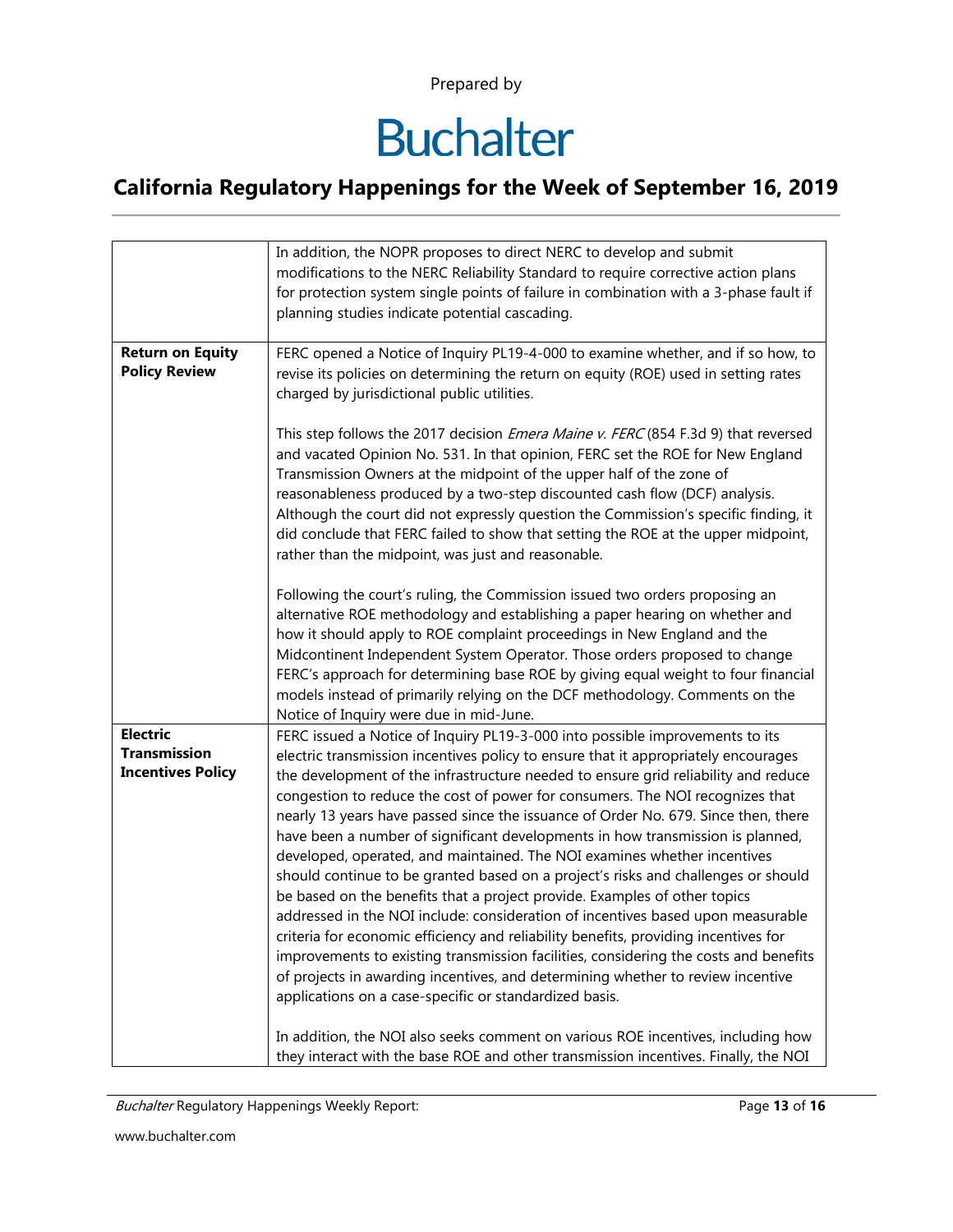## **Buchalter**

|                                                                                                                                                                                                                                              | seeks input about possible metrics for evaluating the effectiveness of incentives.<br>Comments on the NOI were due in mid-June.                                                                                                                                         |  |  |  |  |  |
|----------------------------------------------------------------------------------------------------------------------------------------------------------------------------------------------------------------------------------------------|-------------------------------------------------------------------------------------------------------------------------------------------------------------------------------------------------------------------------------------------------------------------------|--|--|--|--|--|
| <b>TECHNICAL</b><br><b>CONFERENCE ON</b><br><b>INCREASING REAL-</b><br><b>TIME AND DAY-</b><br><b>AHEAD MARKET</b><br><b>EFFICIENCY AND</b><br><b>ENHANCING</b><br><b>RESILIENCE</b><br><b>THROUGH</b><br><b>IMPROVED</b><br><b>SOFTWARE</b> | Commission staff convened a technical conference (AD19-13-000) on June 25, 26,<br>and 27, 2019 to discuss opportunities for increasing real-time and day-ahead<br>market efficiency and enhancing the resilience of the bulk power system through<br>improved software. |  |  |  |  |  |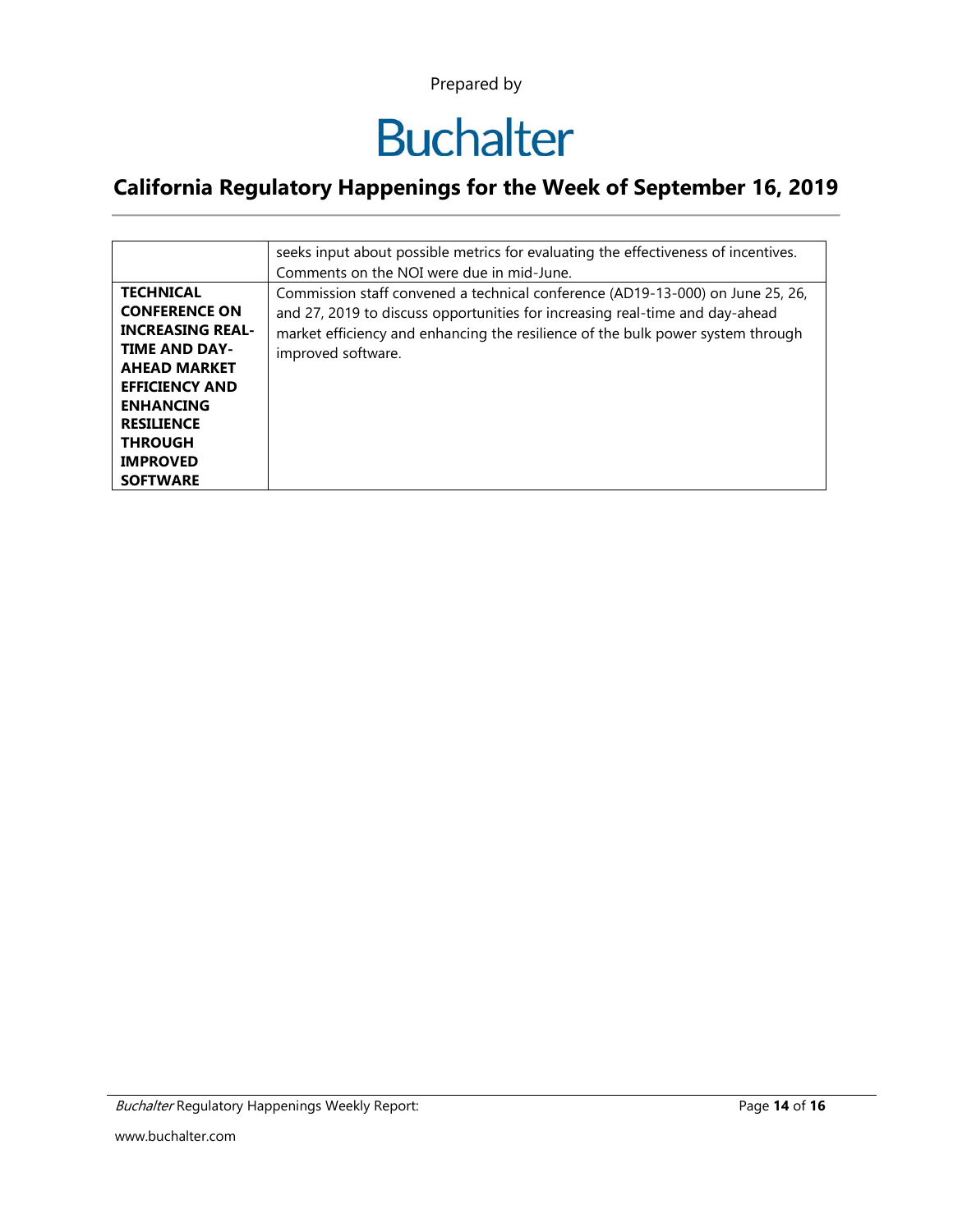# **Buchalter**

### **California Regulatory Happenings for the Week of September 16, 2019**

| <u>Upcoming Meetings</u>                                                                                                                                                                                   |                                                                                                                                   |                                                                                                                                                                                                       |                                                                                                                                                                                                                        |                                                                                                                                                                                                                                       |  |  |  |  |
|------------------------------------------------------------------------------------------------------------------------------------------------------------------------------------------------------------|-----------------------------------------------------------------------------------------------------------------------------------|-------------------------------------------------------------------------------------------------------------------------------------------------------------------------------------------------------|------------------------------------------------------------------------------------------------------------------------------------------------------------------------------------------------------------------------|---------------------------------------------------------------------------------------------------------------------------------------------------------------------------------------------------------------------------------------|--|--|--|--|
| September/October 2019                                                                                                                                                                                     |                                                                                                                                   |                                                                                                                                                                                                       |                                                                                                                                                                                                                        |                                                                                                                                                                                                                                       |  |  |  |  |
| <b>Monday</b>                                                                                                                                                                                              | <b>Tuesday</b>                                                                                                                    | Wednesday                                                                                                                                                                                             | <b>Thursday</b>                                                                                                                                                                                                        | <b>Friday</b>                                                                                                                                                                                                                         |  |  |  |  |
| 23<br><b>CPUC PG&amp;E</b><br>Evidentiary<br>Hearings in Rate<br>Case application<br>9:30am                                                                                                                | 24<br>CEC workshop on<br>Near-Zero Carbon<br>Electricity 10am<br>CPUC PHC to<br>consider DWR<br>Revenue<br>Requirement<br>10:30am | 25<br>CEC webinar on<br>energy efficiency<br>regulations for<br>commercial and<br>industrial air<br>compressors 10am<br><b>CAISO 19-20</b><br>Transmission<br><b>Planning Process</b><br>Meeting 10am | 26<br><b>CPUC Meeting</b><br>10am<br>CEC workshop on<br>emerging trends<br>for the CA energy<br>demand forecast<br>10am<br>CAISO 19-20<br>Transmission<br><b>Planning Process</b><br>Meeting 10am                      | 27<br><b>CAISO Price</b><br>Performance<br>Analysis Call 9am                                                                                                                                                                          |  |  |  |  |
| 30<br><b>CPUC PG&amp;E</b><br>Evidentiary<br>Hearings for<br>adoption of electric<br>revenue<br>requirements in<br>rates 9:30am<br><b>CAISO Market</b><br>Settlements<br><b>Timeline Draft call</b><br>1pm | 1                                                                                                                                 | $\overline{a}$<br>CAISO Legal Forum<br>10am                                                                                                                                                           | $\mathfrak{Z}$<br><b>CAISO Extended</b><br>Day-Ahead Market<br>Feasibility<br><b>Assessment Call</b><br>8:30am<br>CAISO Hybrid<br><b>Resources Meeting</b><br>10am<br>CEC workshop on<br>offshore wind<br>10am (in SF) | $\overline{4}$<br><b>CPUC Status</b><br>Conference in I.19-<br>06-015<br>investigation into<br>PG&E's<br>maintenance,<br>operations and<br>practices with<br>respect to its<br>electrical facilities<br>and 2017 wildfires.<br>1:30pm |  |  |  |  |

### **Upcoming Meetings**